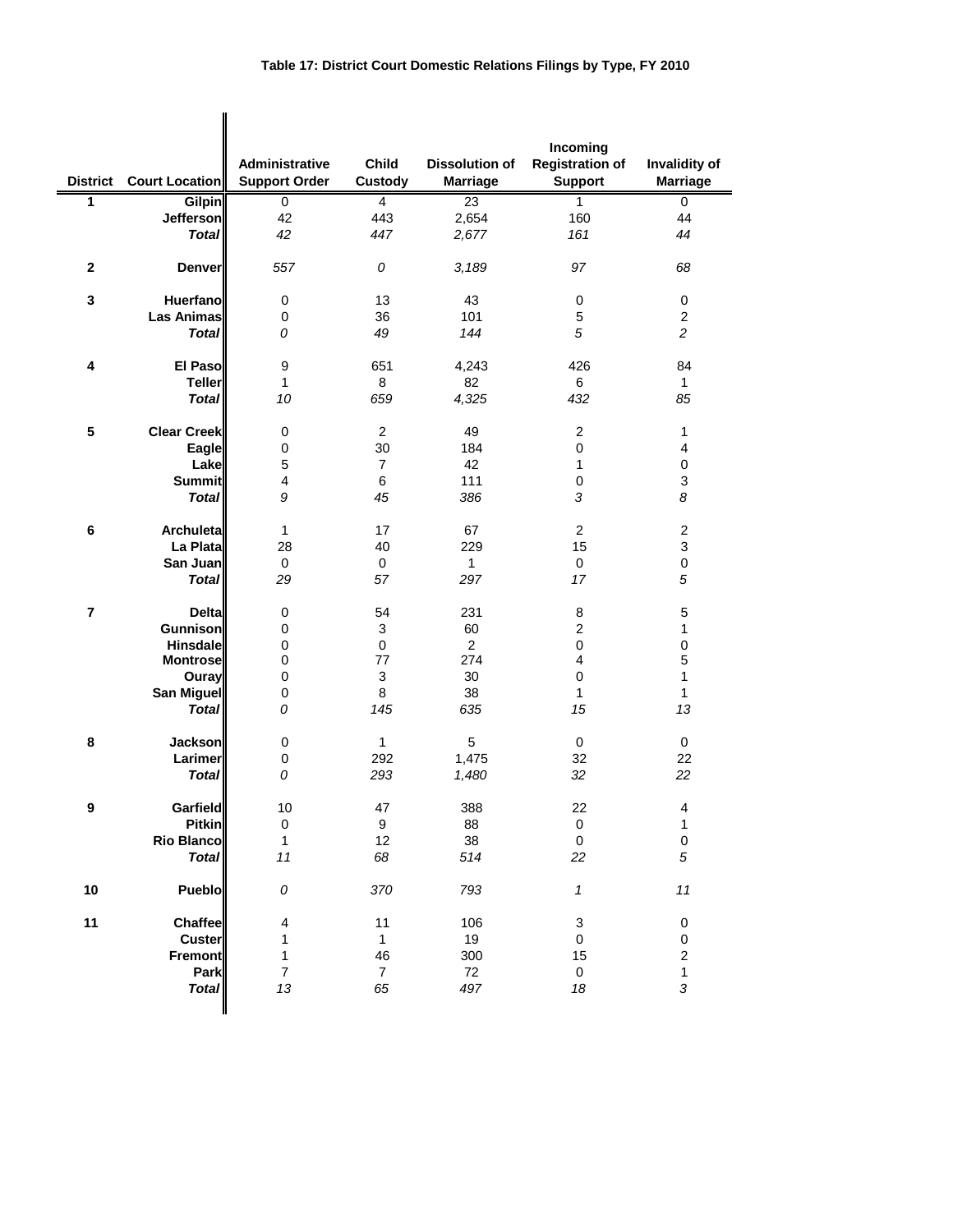|                 |                       | Legal                     | Limited<br><b>Access</b> |                  | Outgoing<br><b>Registration of</b> | <b>Registration of</b>    |              |
|-----------------|-----------------------|---------------------------|--------------------------|------------------|------------------------------------|---------------------------|--------------|
| <b>District</b> | <b>Court Location</b> | <b>Separation</b>         | Case                     | Other            | <b>UIFSA</b>                       | <b>Foreign Decree</b>     | <b>Total</b> |
| 1               | <b>Gilpin</b>         | 3                         | 0                        | 0                | $\overline{0}$                     | $\overline{2}$            | 33           |
|                 | <b>Jefferson</b>      | 146                       | $\pmb{0}$                | 197              | $\pmb{0}$                          | 18                        | 3,704        |
|                 | <b>Total</b>          | 149                       | 0                        | 197              | 0                                  | 20                        | 3,737        |
| $\bf 2$         | <b>Denver</b>         | 99                        | ${\cal O}$               | 304              | 0                                  | 149                       | 4,463        |
| $\mathbf 3$     | <b>Huerfano</b>       | $\ensuremath{\mathsf{3}}$ | $\pmb{0}$                | $\pmb{0}$        | $\pmb{0}$                          | $\boldsymbol{2}$          | 61           |
|                 | <b>Las Animas</b>     | $\pmb{0}$                 | $\mathbf 0$              | 1                | $\pmb{0}$                          | 1                         | 146          |
|                 | <b>Total</b>          | 3                         | 0                        | 1                | 0                                  | 3                         | 207          |
| 4               | <b>El Paso</b>        | 179                       | $\pmb{0}$                | 53               | $\pmb{0}$                          | 73                        | 5,718        |
|                 | <b>Teller</b>         | $\overline{7}$            | 7                        | $\overline{2}$   | $\mathbf 0$                        | 4                         | 118          |
|                 | <b>Total</b>          | 186                       | $\overline{7}$           | 55               | 0                                  | 77                        | 5,836        |
|                 |                       |                           |                          |                  |                                    |                           |              |
| ${\bf 5}$       | <b>Clear Creek</b>    | 1                         | $\pmb{0}$                | 0                | $\pmb{0}$                          | $\mathbf{1}$              | 56           |
|                 | Eagle                 | 5                         | 0                        | 1                | $\mathbf 0$                        | 14                        | 238          |
|                 | Lake                  | $\pmb{0}$                 | $\pmb{0}$                | 4                | $\pmb{0}$                          | $\overline{7}$            | 66           |
|                 | <b>Summit</b>         | 8                         | $\pmb{0}$                | 1                | $\mathbf{1}$                       | $\overline{c}$            | 136          |
|                 | <b>Total</b>          | 14                        | 0                        | 6                | $\boldsymbol{\mathcal{L}}$         | 24                        | 496          |
| $\bf 6$         | Archuleta             | $\overline{\mathbf{4}}$   | $\pmb{0}$                | 1                | $\pmb{0}$                          | $\,$ 8 $\,$               | 102          |
|                 | La Plata              | 3                         | $\pmb{0}$                | 1                | $\pmb{0}$                          | 6                         | 325          |
|                 | San Juan              | 1                         | $\pmb{0}$                | $\pmb{0}$        | 0                                  | 0                         | $\mathbf{2}$ |
|                 | Total                 | 8                         | 0                        | $\overline{c}$   | 0                                  | 14                        | 429          |
| $\overline{7}$  | <b>Delta</b>          | 8                         | $\pmb{0}$                | $\pmb{0}$        | $\pmb{0}$                          | $\ensuremath{\mathsf{3}}$ | 309          |
|                 | <b>Gunnison</b>       | 3                         | $\pmb{0}$                | $\pmb{0}$        | $\pmb{0}$                          | 5                         | 74           |
|                 | <b>Hinsdale</b>       | $\pmb{0}$                 | $\pmb{0}$                | $\pmb{0}$        | $\pmb{0}$                          | $\pmb{0}$                 | $\mathbf{2}$ |
|                 | <b>Montrose</b>       | 11                        | $\pmb{0}$                | 3                | $\pmb{0}$                          | 24                        | 398          |
|                 | Ouray                 | $\pmb{0}$                 | $\pmb{0}$                | $\mathsf 0$      | $\pmb{0}$                          | $\mathbf{1}$              | 35           |
|                 | San Miguel            | $\overline{2}$            | $\pmb{0}$                | $\pmb{0}$        | 0                                  | $\overline{\mathbf{4}}$   | 54           |
|                 | <b>Total</b>          | 24                        | 0                        | 3                | 0                                  | 37                        | 872          |
|                 |                       |                           |                          |                  |                                    |                           |              |
| $\bf8$          | <b>Jackson</b>        | 0                         | $\pmb{0}$                | $\pmb{0}$        | $\pmb{0}$                          | 0                         | 6            |
|                 | Larimer               | 44                        | $\pmb{0}$                | $\overline{c}$   | 0                                  | 12                        | 1,879        |
|                 | <b>Total</b>          | 44                        | 0                        | $\overline{c}$   | 0                                  | 12                        | 1,885        |
| ¥               | Garfield              | 10                        | 0                        | 1                | $\pmb{0}$                          | $10$                      | 492          |
|                 | <b>Pitkin</b>         | 1                         | $\pmb{0}$                | $\pmb{0}$        | $\pmb{0}$                          | $\overline{\mathbf{c}}$   | 101          |
|                 | <b>Rio Blanco</b>     | $\mathbf{1}$              | $\pmb{0}$                | $\mathbf{1}$     | $\mathbf 0$                        | $\overline{c}$            | 55           |
|                 | <b>Total</b>          | 12                        | 0                        | $\boldsymbol{2}$ | 0                                  | 14                        | 648          |
| $10$            | Pueblo                | 13                        | ${\cal O}$               | 21               | 0                                  | 72                        | 1,281        |
| 11              | Chaffee               | $\mathbf 5$               | $\pmb{0}$                | $\pmb{0}$        | 0                                  | 6                         | 135          |
|                 | Custer                | $\pmb{0}$                 | $\pmb{0}$                | $\overline{c}$   | $\pmb{0}$                          | 3                         | 26           |
|                 | Fremont               | 6                         | $\pmb{0}$                | $\mathbf 0$      | $\mathbf 0$                        | $\mathbf 5$               | 375          |
|                 | Park                  | $\pmb{0}$                 | $\pmb{0}$                | $\pmb{0}$        | 0                                  | 3                         | $90\,$       |
|                 | <b>Total</b>          | 11                        | 0                        | $\boldsymbol{2}$ | 0                                  | 17                        | 626          |
|                 |                       |                           |                          |                  |                                    |                           |              |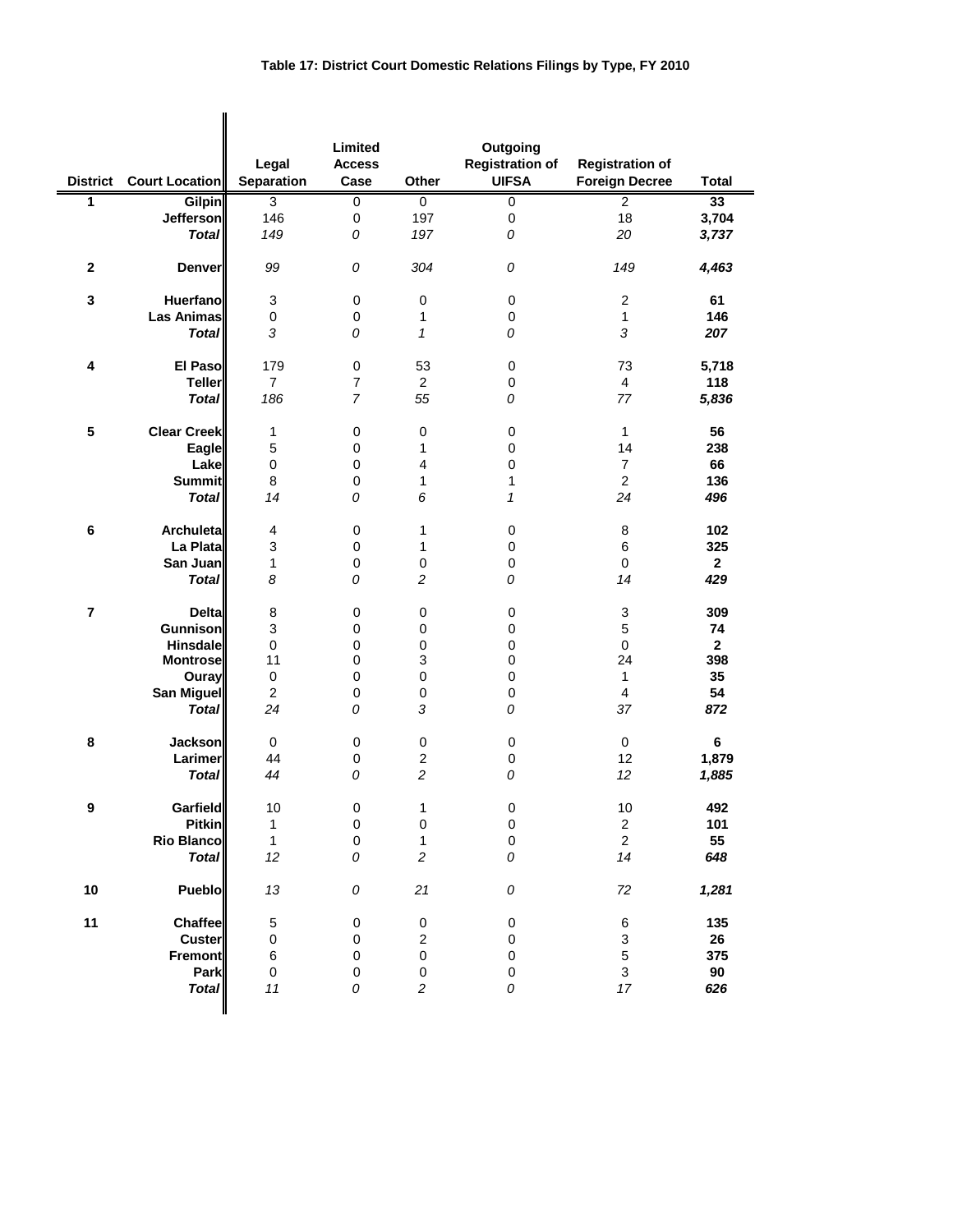|                                                     |                       |                                               |                         |                                          | Incoming                                 |                                  |
|-----------------------------------------------------|-----------------------|-----------------------------------------------|-------------------------|------------------------------------------|------------------------------------------|----------------------------------|
| District                                            | <b>Court Location</b> | <b>Administrative</b><br><b>Support Order</b> | <b>Child</b><br>Custody | <b>Dissolution of</b><br><b>Marriage</b> | <b>Registration of</b><br><b>Support</b> | Invalidity of<br><b>Marriage</b> |
| 12                                                  | Alamosa               | 0                                             | 49                      | 130                                      | 1                                        | 2                                |
|                                                     | Conejos               | 0                                             | 10                      | 35                                       | 0                                        | $\overline{c}$                   |
|                                                     | <b>Costilla</b>       | 0                                             | $\mathbf 5$             | 12                                       | 1                                        | 0                                |
|                                                     | <b>Mineral</b>        | 0                                             | 1                       | $\overline{2}$                           | 0                                        | 0                                |
|                                                     | <b>Rio Grande</b>     | 0                                             | 35                      | 70                                       | 0                                        | 4                                |
|                                                     | Saguache              | 0                                             | 15                      | 34                                       | 4                                        | $\overline{2}$                   |
|                                                     | <b>Total</b>          | 0                                             | 115                     | 283                                      | 6                                        | 10                               |
| 13                                                  | <b>Kit Carson</b>     | 0                                             | 10                      | 42                                       | 0                                        | 1                                |
|                                                     | Logan                 | 0                                             | 31                      | 132                                      | 9                                        | 1                                |
|                                                     | Morgan                | 0                                             | 56                      | 158                                      | 4                                        | 1                                |
|                                                     | <b>Phillips</b>       | 0                                             | 5                       | 26                                       | $\overline{2}$                           | $\overline{\mathbf{c}}$          |
|                                                     | Sedgwick              | 0                                             | 1                       | 9                                        | $\pmb{0}$                                | 0                                |
|                                                     | Washington            | 1                                             | $\overline{4}$          | 20                                       | $\overline{c}$                           | $\mathbf 0$                      |
|                                                     | Yuma                  | 0                                             | 6                       | 41                                       | 6                                        | $\mathbf 0$                      |
|                                                     | <b>Total</b>          | $\mathbf{1}$                                  | 113                     | 428                                      | 23                                       | 5                                |
| 14                                                  | Grand                 | $\overline{2}$                                | 8                       | 50                                       | 0                                        | 1                                |
|                                                     | <b>Moffat</b>         | 0                                             | 28                      | 120                                      | 0                                        | 4                                |
|                                                     | Routt                 | $\pmb{0}$                                     | 13                      | 116                                      | 3                                        | 1                                |
|                                                     | <b>Total</b>          | $\overline{c}$                                | 49                      | 286                                      | 3                                        | 6                                |
| 15                                                  | <b>Baca</b>           | 0                                             | 4                       | 20                                       | 0                                        | 0                                |
|                                                     | Cheyenne              | 1                                             | $\overline{c}$          | 11                                       | 1                                        | 0                                |
|                                                     | Kiowa                 | 0                                             | $\overline{2}$          | $\overline{7}$                           | $\pmb{0}$                                | $\mathbf 0$                      |
|                                                     | <b>Prowers</b>        | $\overline{c}$                                | 18                      | 60                                       | 3                                        | 0                                |
|                                                     | <b>Total</b>          | 3                                             | 26                      | 98                                       | $\overline{4}$                           | 0                                |
| 16                                                  | <b>Bent</b>           | $\overline{2}$                                | 11                      | 39                                       | 2                                        | 1                                |
|                                                     | <b>Crowley</b>        | 1                                             | 3                       | 23                                       | 1                                        | 1                                |
|                                                     | Otero                 | 0                                             | 36                      | 119                                      | $\overline{c}$                           | 1                                |
|                                                     | <b>Total</b>          | 3                                             | 50                      | 181                                      | 5                                        | 3                                |
| 17                                                  | <b>Adams</b>          | 11                                            | 588                     | 2,019                                    | 44                                       | 26                               |
|                                                     | <b>Broomfield</b>     | 3                                             | 32                      | 258                                      | 10                                       | $\overline{2}$                   |
|                                                     | <b>Total</b>          | 14                                            | 620                     | 2,277                                    | 54                                       | 28                               |
| 18                                                  | <b>Arapahoe</b>       | 20                                            | 555                     | 2,664                                    | 197                                      | 44                               |
|                                                     | <b>Douglas</b>        | $\overline{\mathbf{4}}$                       | 103                     | 1,454                                    | 45                                       | 17                               |
|                                                     | <b>Elbert</b>         | $\mathbf{1}$                                  | 12                      | 112                                      | $\,$ 5 $\,$                              | $\mathbf{1}$                     |
|                                                     | Lincoln               | $\pmb{0}$                                     | 3                       | 30                                       | 0                                        | $\pmb{0}$                        |
|                                                     | <b>Total</b>          | 25                                            | 673                     | 4,260                                    | 247                                      | 62                               |
| 19                                                  | Weld                  | ${\cal O}$                                    | 296                     | 1,130                                    | 123                                      | 8                                |
| 20                                                  | <b>Boulder</b>        | 0                                             | 211                     | 1,212                                    | 14                                       | 21                               |
| 21                                                  | <b>Mesa</b>           | ${\cal O}$                                    | 157                     | 959                                      | 0                                        | $10\,$                           |
| 22                                                  | <b>Dolores</b>        | 1                                             | 0                       | $\,$ 5 $\,$                              | $\overline{\mathbf{c}}$                  | 0                                |
|                                                     | Montezuma             | 1                                             | 33                      | 175                                      | 16                                       | 4                                |
|                                                     | <b>Total</b>          | $\overline{c}$                                | 33                      | 180                                      | 18                                       | 4                                |
| <b>State Total</b><br><b>Percent of State Total</b> |                       | 721<br>2%                                     | 4,541<br>13%            | 26,231<br>74%                            | 1,300<br>4%                              | 423<br>1%                        |